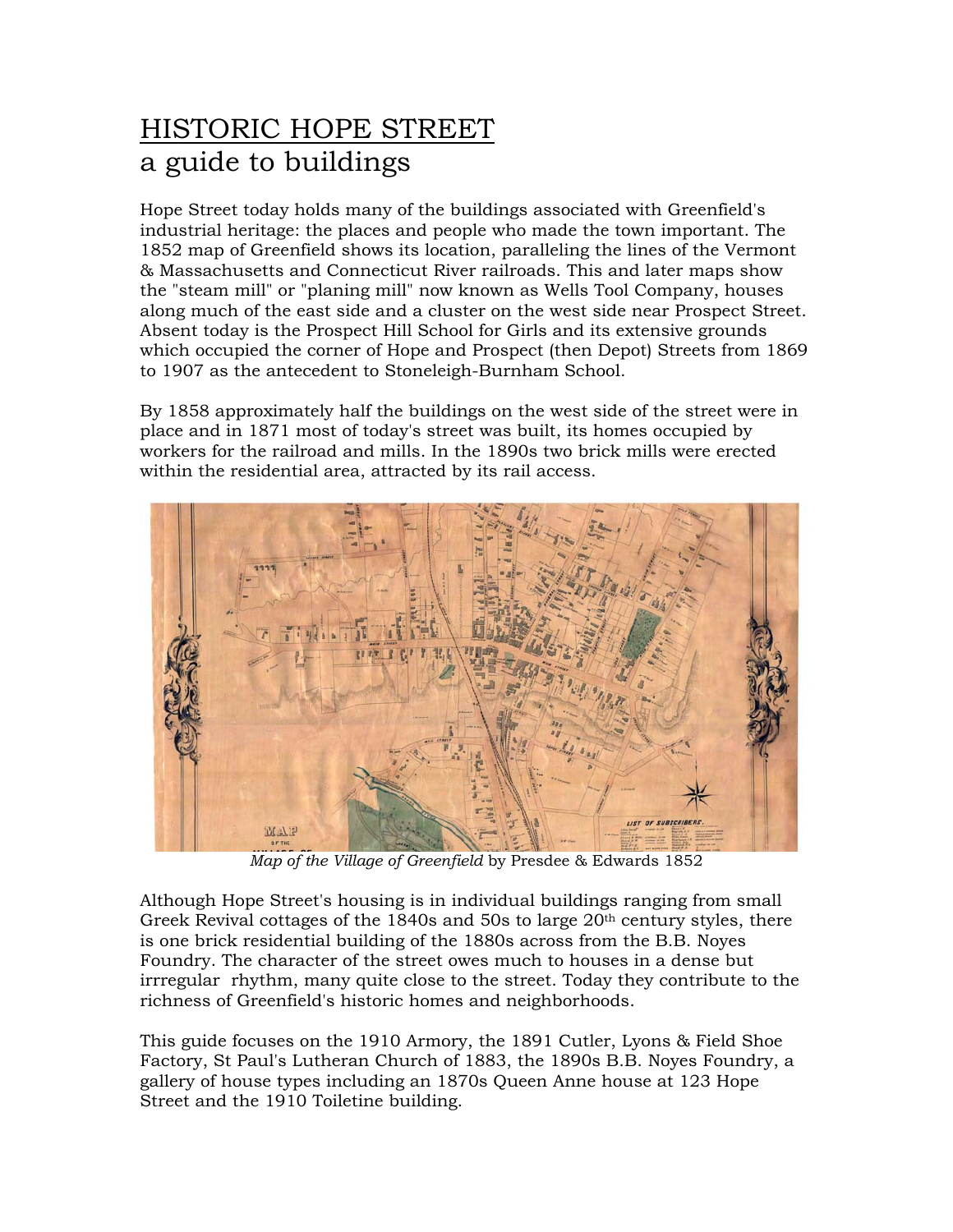

The Armory, built to resemble a fortification or castle, was constructed in 1910 by the state for the Volunteer Militia (National Guard) possibly prompted by the Spanish-American War of 1898. Governor Draper attended the dedication along with 1100 citizens. It has been used for civic functions, political events and in 1936 as an emergency shelter for homeless flood victims.

Cutler, Lyons & Field Shoe Factory represents a unique part of Greenfield's industrial development. In 1883 Nahum S. Cutler, operator of a small shoe



shop in Bernardston, in a partnership with Albert S. Lyons and D.C. G. Field expanded to a location near the rail line and to a larger labor pool. Built for this purpose, the factory employed 150 people, including 60 women when it opened. At the height of the national depression of 1903, the factory failed leaving 225 employees jobless. A. J. Smart and F. W. Webb were later users.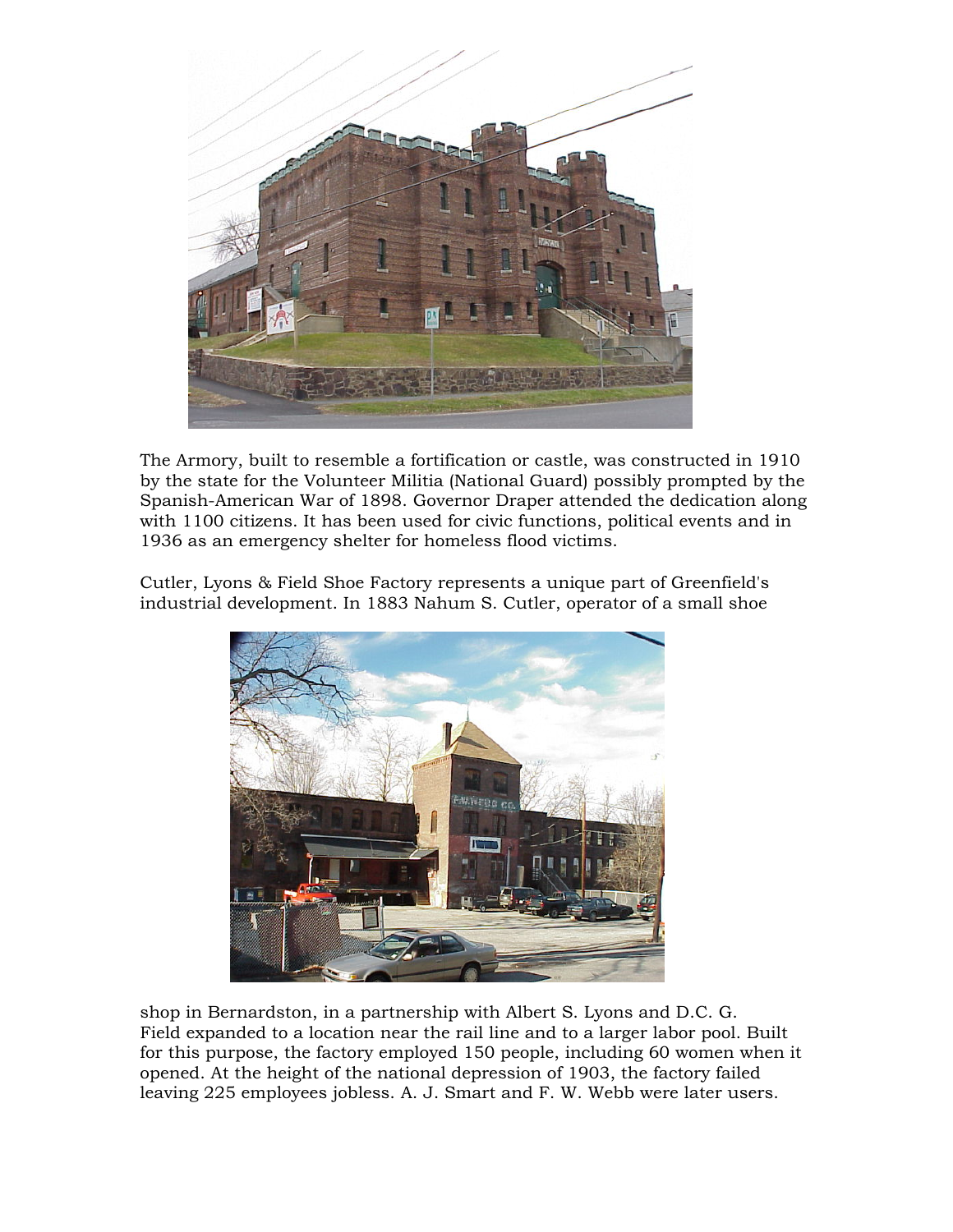

St. Paul's Lutheran Church is in the wood Gothic style with leaded Tiffany glass windows. A congregation of German families began meeting as early as 1853, but it was not until 1878 that the German Evangelical Church was organized and a constitution adopted. Services in both German and English were first held in this building in 1883. In 1931 the congregation became St. Paul's Lutheran Church, celebrating its  $125<sup>th</sup>$  year in 2003.

The B. B. Noyes Foundry: The brick sections of this complex were built in 1883 by B.B. Noyes to house his growing foundry business supplying hardware and parts for expanding carriage and tap & die firms. Noyes also rented space to up and coming businesses of former Wiley & Russell Company workers. One of those was John J. Grant who patented the "Lighting" threading die, the breakthrough that ultimately led to GTD Greenfield as the world's leader. The inventive Wells Brothers devised the improved "Little Grant" die in Noyes' basement and eventually expanded their tool-making activity to fill 9,000 square feet there. After the 1912 merger, F. O. Wells became the first president of Greenfield Tap & Die. Since the 1940s the complex has carried the Wells Brothers Tool Co. name. In the 1870s the presumed older frame section was a sash & blind shop and, in the 1850s a steam and planing mill.

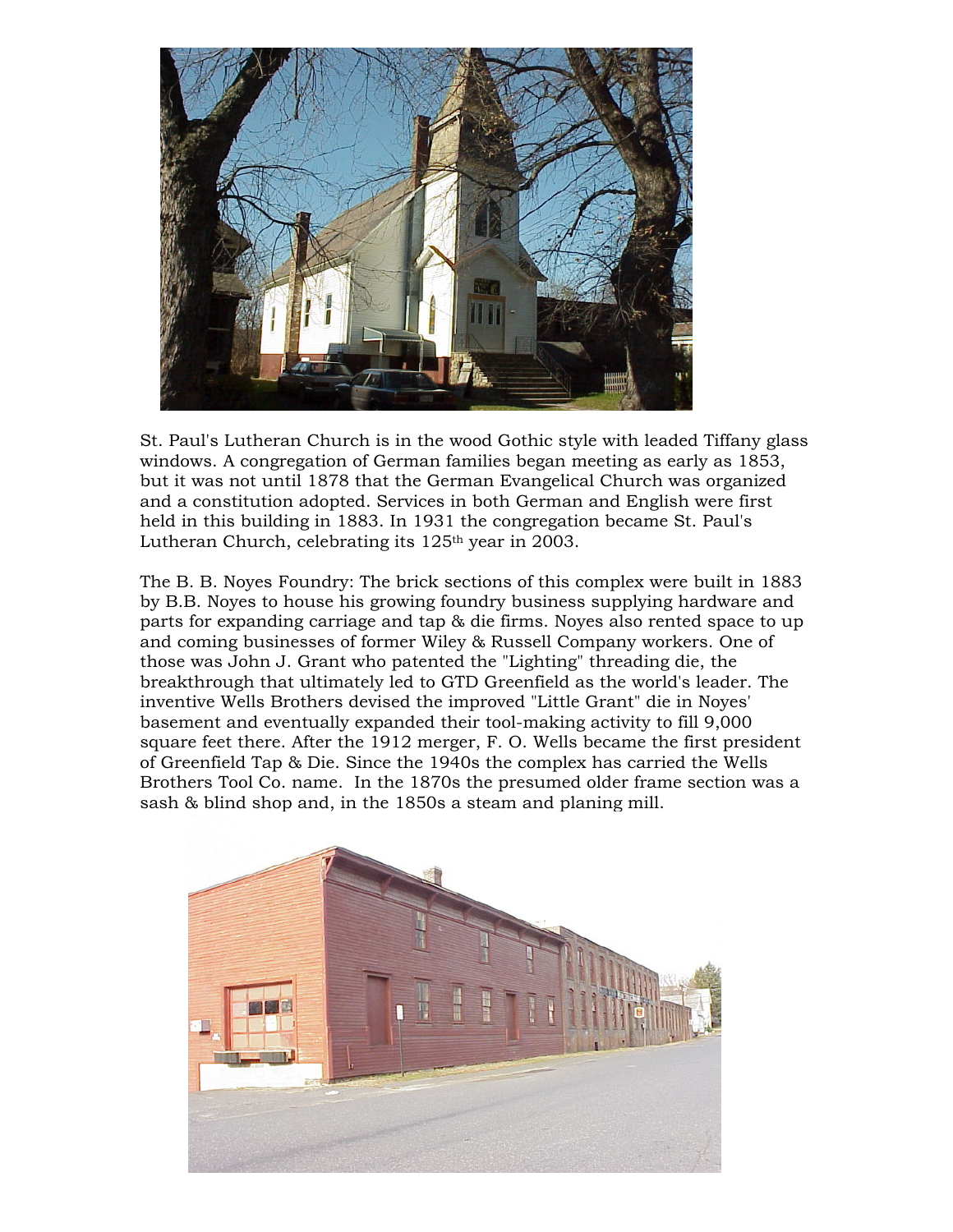Number 123 is one of the best preserved houses on the street, showing features lost by others. It has careful detailing at the windows and doors and the gable end walls are outlined by a horizontal trim board and sided with fishscale, and inverted fishscale, shingles. The windows are tall and slender,



sometimes doubled, and have entablatured head trim. Until 1896, the Greenfield/Deerfield town line passed through this property.

The Toiletine building is unique in Greenfield, built in the half-timbered Tudor Revival style with stucco exterior. *Toiletine* is an alcohol-based, liniment-like remedy produced in this building from 1911 to 1971. Founded by B. F. Minor in 1890 at Hoosick Falls NY, it was moved to Montague City in 1908. The business intentionally remained a two-person operation and as such was highly successful.